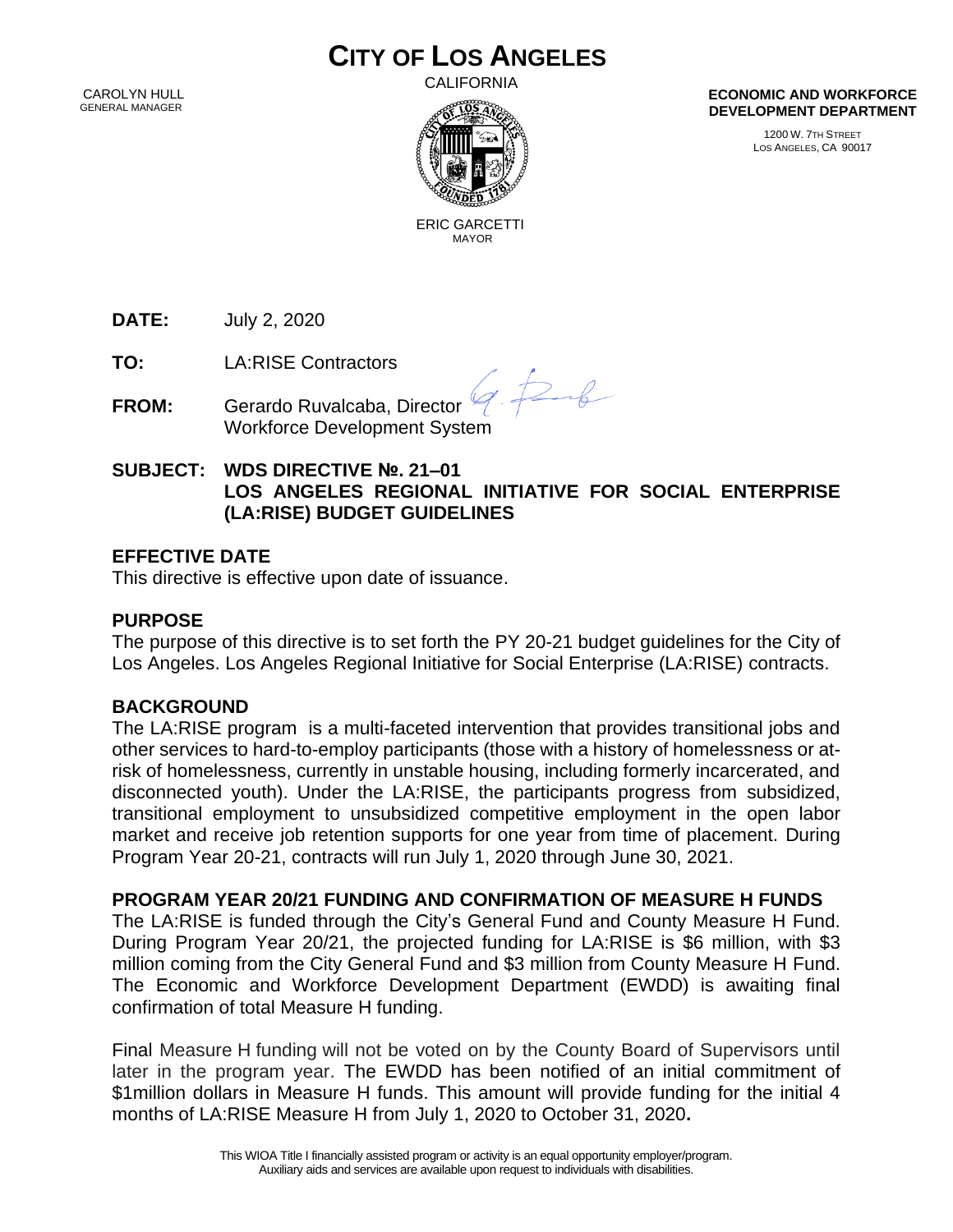### **PROPOSED PROGRAM BUDGETS**

LA:RISE contractors are to submit a 12-month budget for both City General Fund and Measure H contracts. Due to the uncertainty of LA County Measure H funding, EWDD will provide approvals for the initial 4 months of funding. EWDD will place a fiscal hold on remaining funds and will approve total budgets contingent on funding availability. EWDD will issue a revised approved budget with final approved funding.

### **BUDGET GUIDELINES**

A budget/expenditure plan will be required from all participating contractors. In preparing your budgets, please adhere to the following guidelines:

PY 20/21 LA:RISE Budget Forms

- Utilize the attached budget forms template to request payment for delivered services
- Submit the completed Narrative Form along with the other budget forms
- Budget must reflect the funding structure outlined in the LA:RISE contracts
- EWDD will not process the proposed budget if the attached LA:RISE PY 20/21 budget template is not utilized.

Budget Support Documents

- Submit all required support documentation with the budget forms to avoid withheld funds (e.g. subcontractors, indirect cost rate approval letter, etc.)
- If allocating funds for personnel, please submit:
	- a) A Personnel Cost Allocation Plan
	- b) Position Descriptions detailing staff function in support of LA:RISE service delivery

Cost Allocation Plan

- Apply appropriate Cost Allocation Plan (based on projected expenditures)
- Schedule of Personnel: FICA must be at fixed rate of 7.65%

Not Allowable items:

- Personnel Costs Category: Salaries Overtime
- Other Costs Category: Rent/ Depreciation: only one item may be billed, not both.

Leverage Resources

• Utilize the Budget Detail and Narrative Form to report and explain leveraged resources

Budget Modification Requests

- Utilize your agency's approved PY 20/21 LA:RISE Budget Forms
- On the Budget Narrative Form detail the proposed line item modification
- With the submission, provide the reason for the modification request